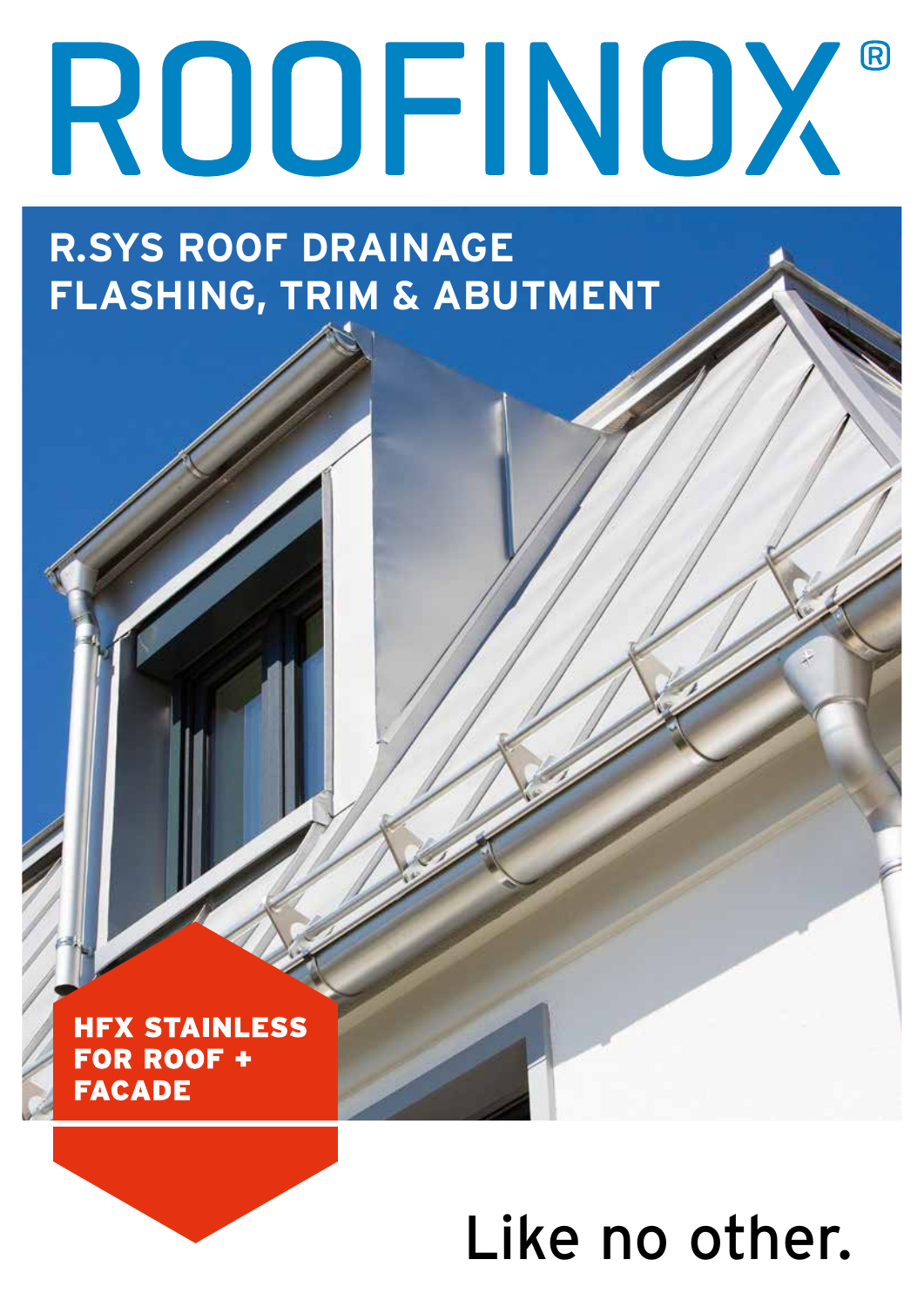stainless

# $\mathsf{HF} \hspace{0.05cm}\mathsf{X}$

Roofinox is innovator of the HFX stainless technology. HFX stainless is a highly-flexible stainless with special FX (effects) for use in roofing and façades. HFX stainless represents the evolution of stainless steel.



## MATERIAL WARRANTY ROOFINOX HFX STAINLESS

| 60 years security              |
|--------------------------------|
| 60 years UV stability          |
| 60 years defect-free materials |
| 60 years defect-free surfaces  |
| 60 years protection            |
| 60 years warranty              |
|                                |

Details and warranty conditions can be found in the warranty certificate.

**YEARS WARRANTY**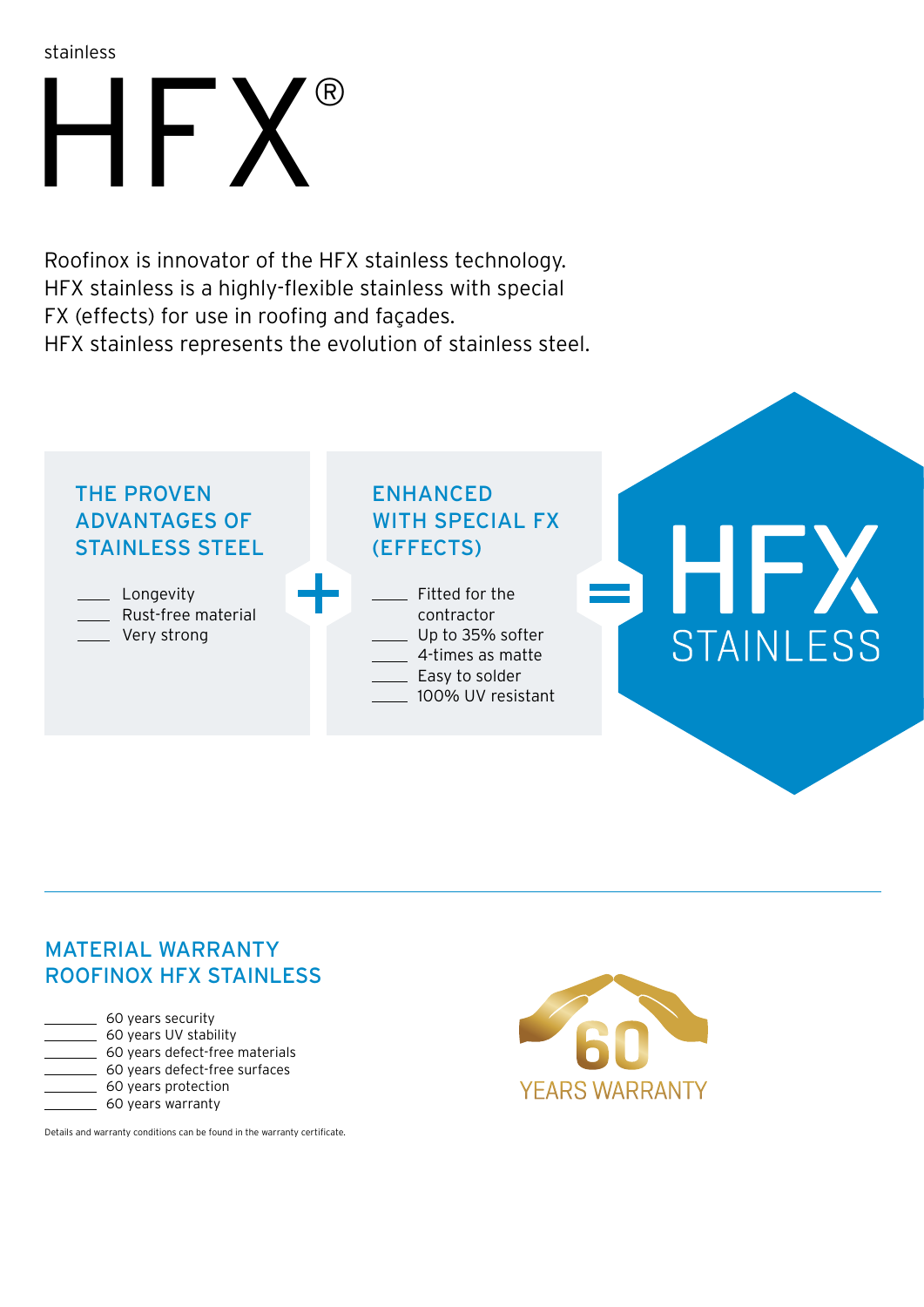# Gutter Roofinox

### The best gutters on the market.



Gutters are a small but important part of your house. A well-planned roof drainage protects your house long-term against moisture damage.

Roofinox gutters not only look good, they also save on annoying repairs and maintenance thanks to the benefits of HFX stainless.

# WHAT MAKES A GOOD RAIN GUTTER?



Durable and rust-free

Maintenance-free

Strong (weather-resistant)

\_ Solderable -> long-term watertight! Can be combined with all materials

100% UV resistant



Thought-out system

- Uniform finish for all parts
- **Stays the same**
- Timeless elegance
- 4-times as matte

# MAYBE YOU THINK: THIS GUTTER IS ALL VERY WELL, BUT WHAT DOES IT COST?

Good news! Roof gutters made from HFX stainless offer more than all others yet don't cost significantly more!

Compare the costs of a typical roof drainage system made of different materials.



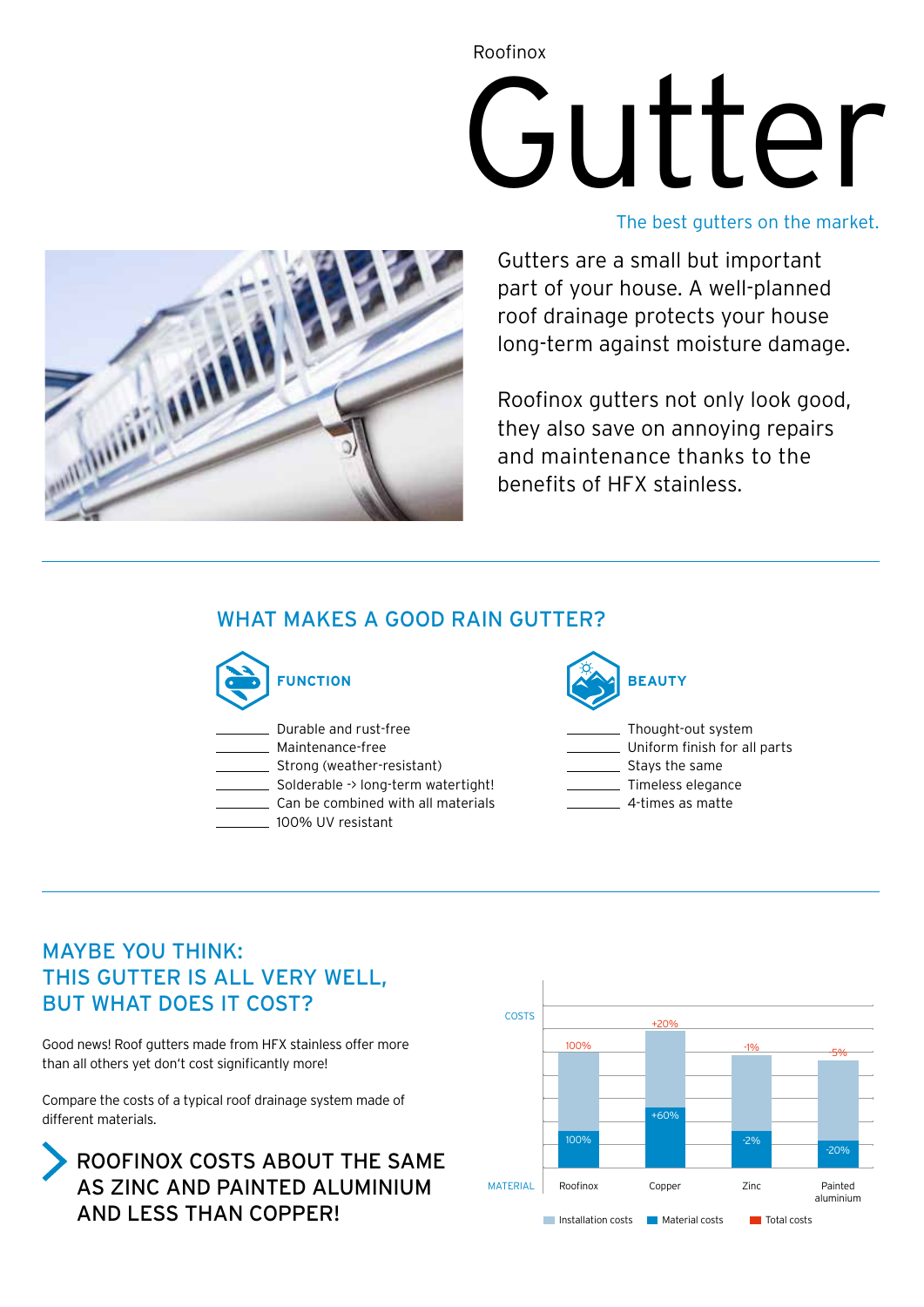Gutter

# Half-round The classic HFX gutter.

7

16

 21

# THE COMPLETE SYSTEM AND ASSEMBLY ACCESSORIES FROM A SINGLE SOURCE.

Dimensions: 25 / 28 / 33 / 40 Design: Roofinox Classic Alloy: 1.4301/1.4404 304 / 316L

- Gutter (various lengths)
- End Cap
- Fascia bracket
- Gutter bracket
- Gutter bracket sheathed
- Wire strainer
- Miter (outside & inside) also in soldered version
- Plug-in outlet
- Elbow (40°/ 72°/ 85°)
- Downspout
- 11 Ground pipe cover
- Inclined outlet
- 13 Gutter expansion joint
- Leader head (various types)
- Rainwater collector
- Angled elbow (45°/ 70°/ 87°)
- Downspout cleanout
- Downspout bracket
- Downspout branch
- Downspout offset
- Side funnel
- Outlet

For more information about available dimensions please request our price list!

# RENOVATIONS OR NEW BUILDS, PROFESSIONALS KNOW WHY ROOFINOX IS THE BEST CHOICE!

Roofinox makes your home look perfect. The colour of HFX stainless adapts to the environment allowing it to blend in. Professional details permit full use of the material's functionality, and allow the family that is building their home to display their taste and attention to detail..



# **R.SYS ROOF DRAINAGE FROM ROOFINOX CLASSIC**

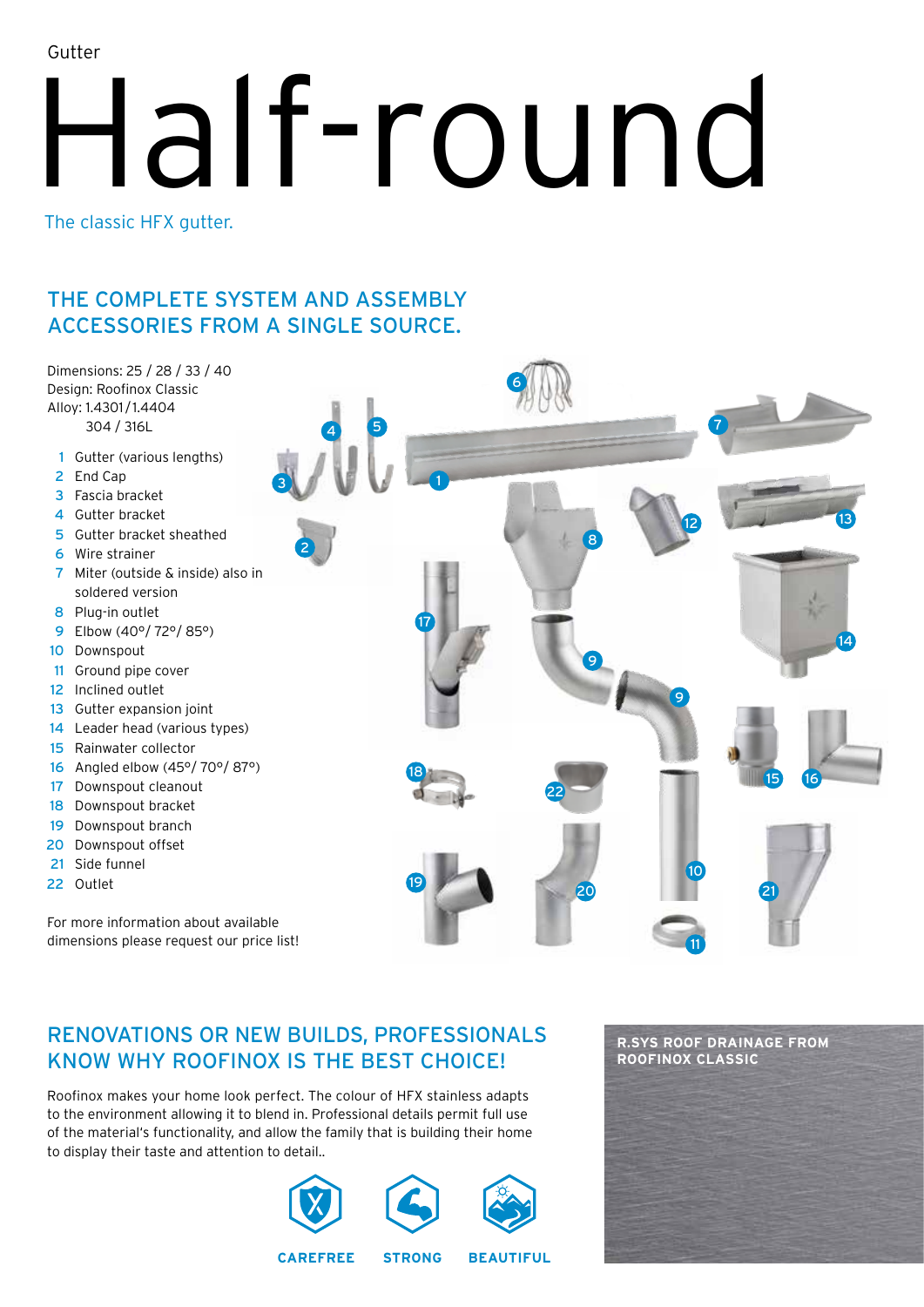# Square Gutter The modern HFX gutter.



# ALL FROM ONE SOURCE.

Dimensions: 25 / 33 / 40 Design: Roofinox Classic Alloy: 1.4301 / 1.4404 304 / 316L

- 1 Gutter (various lengths)
- 2 End Cap
- 3 Gutter bracket
- 4 Gutter bracket sheathed 5 Miter (outside & inside) soldered
- version only
- 6 Plug- in outlet
- 7 Downspout
- 8 Downspout bracket
- 9 Bolt screw
- 10 Outlet
- 11 Gutter expansion joint

For more information about available dimensions please request our price list!



Roofinox offers you the best options for using your rainwater.

**MAINTENANCE**

Support the function and safety of Roofinox through regular checks.

## YOUR CAREFREE SOLUTION: **HFX STAINLESS FROM ROOFINOX**

ROOFINOX GUTTERS WILL GIVE YOU PEACE OF MIND FOR DECADES.

LIKE NO OTHER.

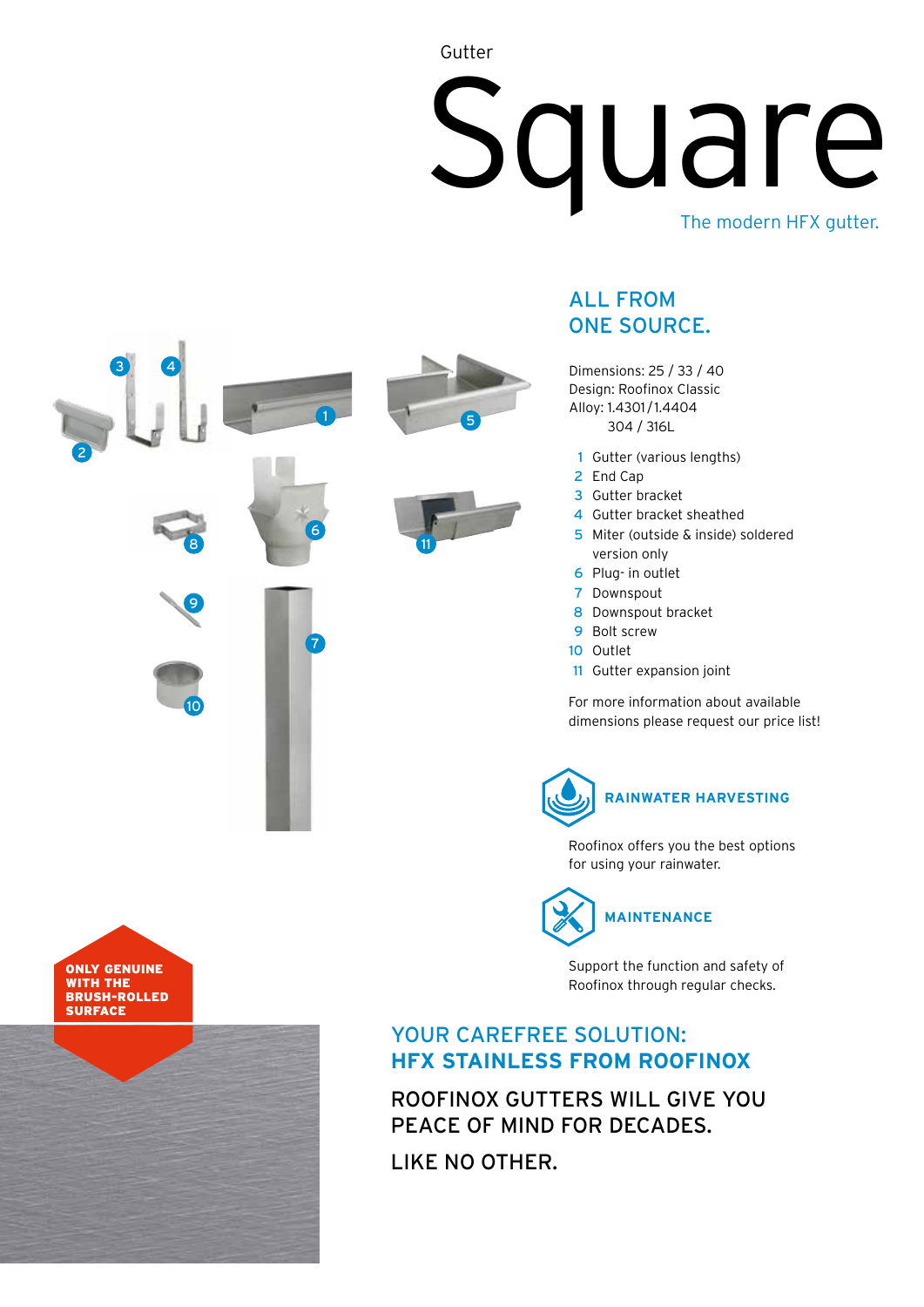Roofinox

# Flashing

The right protection for the corners and edges of your home.



CUSTOMISED FLASHING AND CONNECTORS IN BRUSH-ROLLED HFX STAINLESS.

BEAUTIFUL FOR DECADES AND MAINTENANCE-FREE. LIKE NO OTHER.

# WHAT IS FLASHING?

Flashing refers to the covering and fitting of critical areas on the house with metal to protect it from moisture and mechanical stress.

# WHY AND WHERE IS FLASHING NECESSARY?

Regardless of which materials your house is clad with, transitions and connections and terminations (interfaces) on the roof and façade require sealing and protection.

The basic task of flashing is to protect these critical areas on your house from water ingress.

# WHAT ARE THE CRITICAL SPOTS ON YOUR HOUSE?

All areas on the roof and façade coverings, where the house is not adequately protected from moisture ingress. For example, at transitions in pitch or of different materials, at connections and closures, at the edge of the roof or at the base of the façade. But also the area around a chimney or skylight requires professional flashing. In short: All corners and edges of your house!

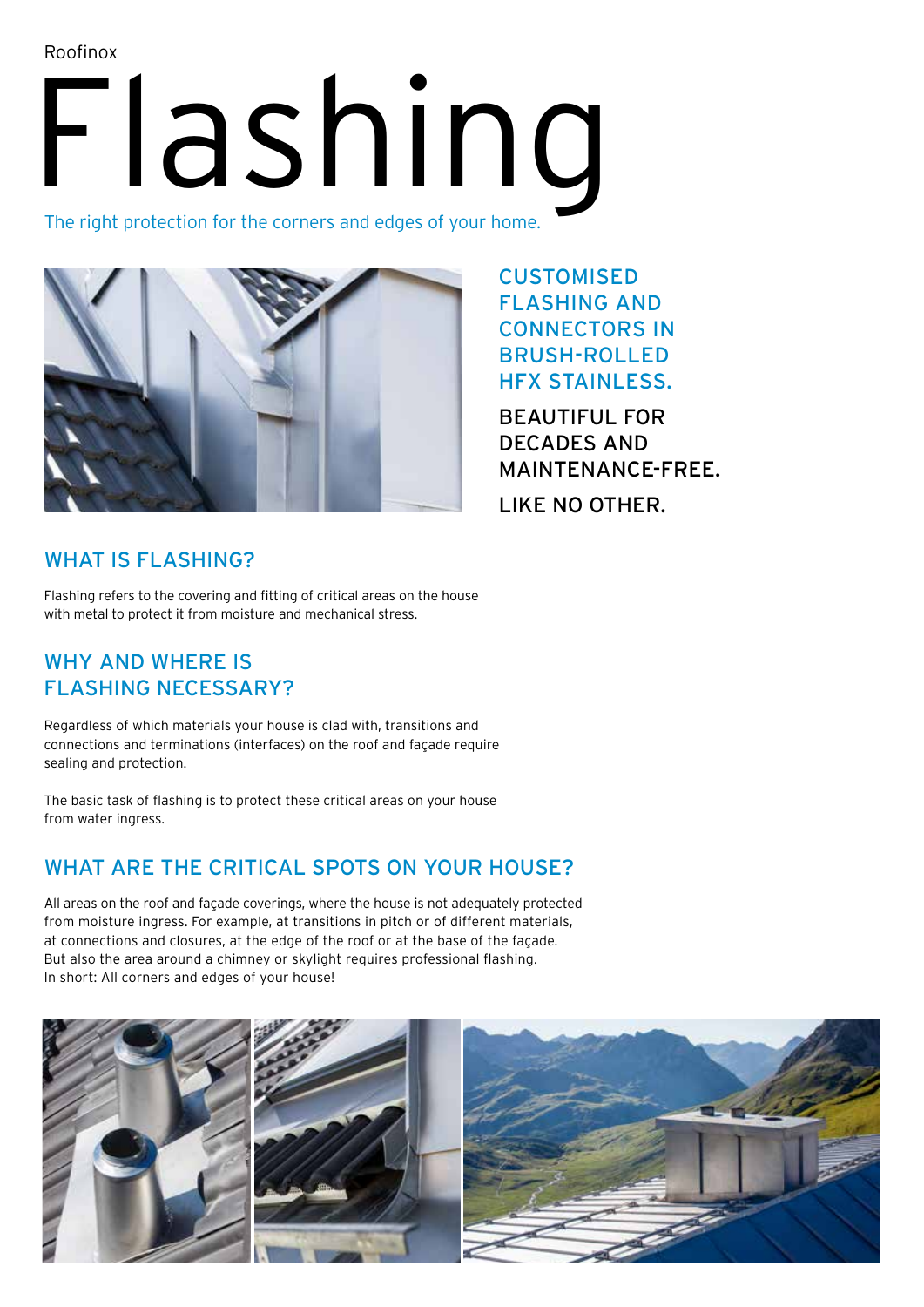

# MAYBE YOU THINK: METAL IS METAL, WHAT COULD GO WRONG?

If unsuitable material is used, serious damage will result:

| $\times$ Rust<br>$\times$ Pitting                                                                                          |
|----------------------------------------------------------------------------------------------------------------------------|
| $\mathsf{\times}$ Fading                                                                                                   |
| $\mathsf{\times}$ Reflecting and shiny material                                                                            |
| X Hail damage and storm damage<br>X Cracks due to expansion<br>$\boldsymbol{\times}$ Damage due to vandalism               |
| $\mathsf{\times}$ Leaky (adhesive) joint                                                                                   |
| $\bm{\times}$ Incompatible materials (e.g. aluminium and copper)                                                           |
| $\bm{\times}$ Metal erosion and contamination of soil and groundwater<br>$\bm{\times}$ Pollution -> Cleaning / maintenance |
| $\blacktriangleright$ Maintenance (protective coatings, repairs, etc.)                                                     |
| X Corrosion<br>X Damage caused by pets and wild animals                                                                    |
| X Does not suit your house or roofing                                                                                      |

# YOUR ADVANTAGES OF ROOFINOX HFX STAINLESS FLASHING

| Highest corrosion resistance                                              |
|---------------------------------------------------------------------------|
| 100% UV resistant                                                         |
| 4-times as matte $\sqrt{\phantom{a}}$                                     |
| Strongest metal                                                           |
| Only soldering ensures 100% water-tightness                               |
| Perfectly combinable                                                      |
| Natural surfaces<br>Environmentally friendly $\&$ recyclable $\checkmark$ |
| Maintenance-free and virtually self-cleaning                              |
| Natural "self-repair"                                                     |
| Variety of designs and colours $\checkmark$                               |



# ENSURE YOUR ADVANTAGE



**CAREFREE STRONG BEAUTIFUL**